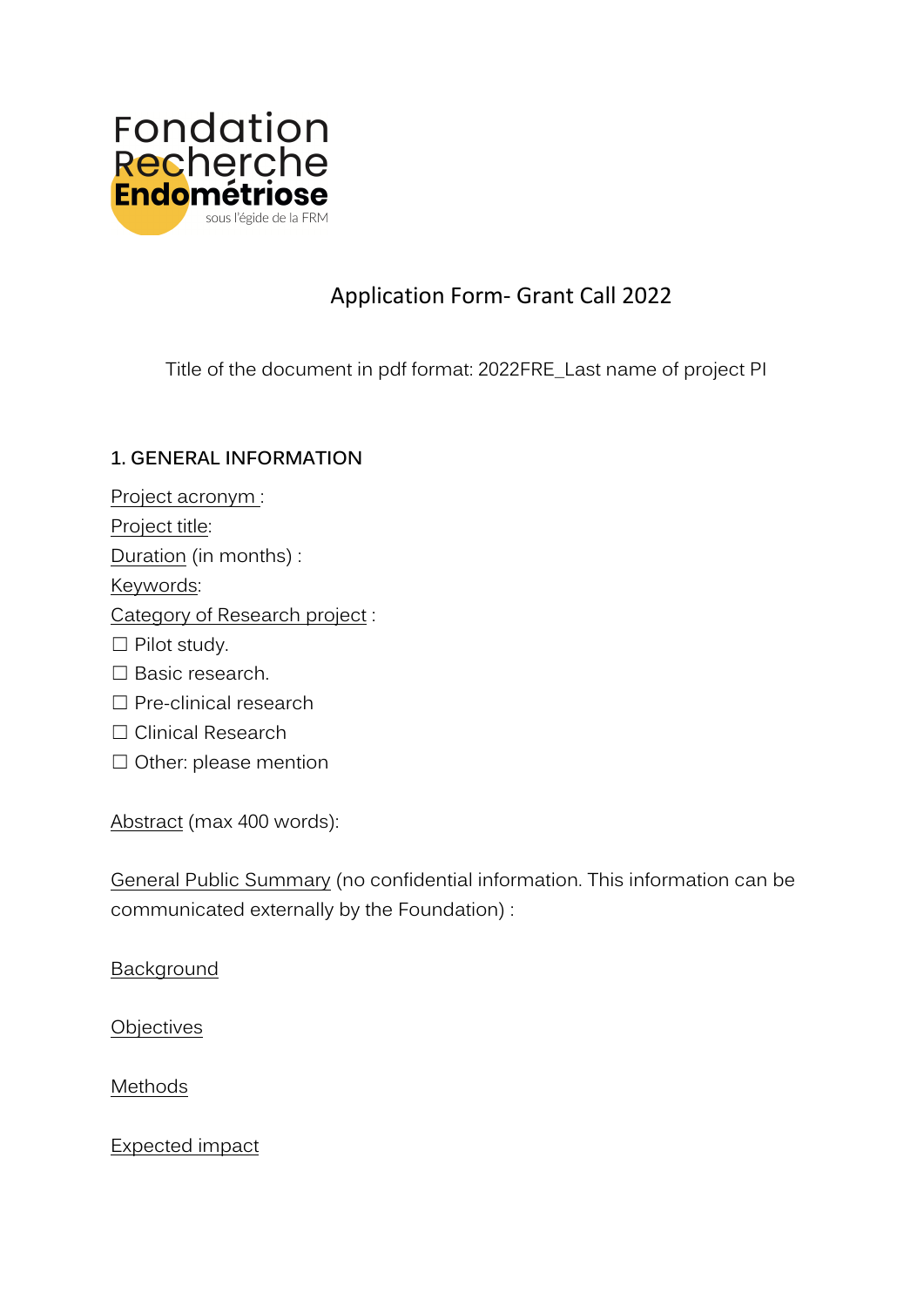#### **2. ADMINISTRATIVE DATA**

| Host institution |
|------------------|
| Legal name:      |
| Department:      |
| Lab/team:        |
| Lab head name:   |
| Address:         |
| Phone number:    |
| Fmail:           |

Organization chart of the team:

Administrative/legal contact person name: Address: Phone number: Email:

Has this research obtained ethical approval?

☐ Yes ☐ In progress ☐ No ☐ Not applicable

NB : if "not" or "in progress", include time frame for ethical approval in project calendar

How did you hear about this funding call?

☐ Foundation's website

☐ Email blast

☐ Colleague

☐ Social media

☐ Other, please specify: \_\_\_\_\_\_\_\_\_\_\_\_\_\_\_\_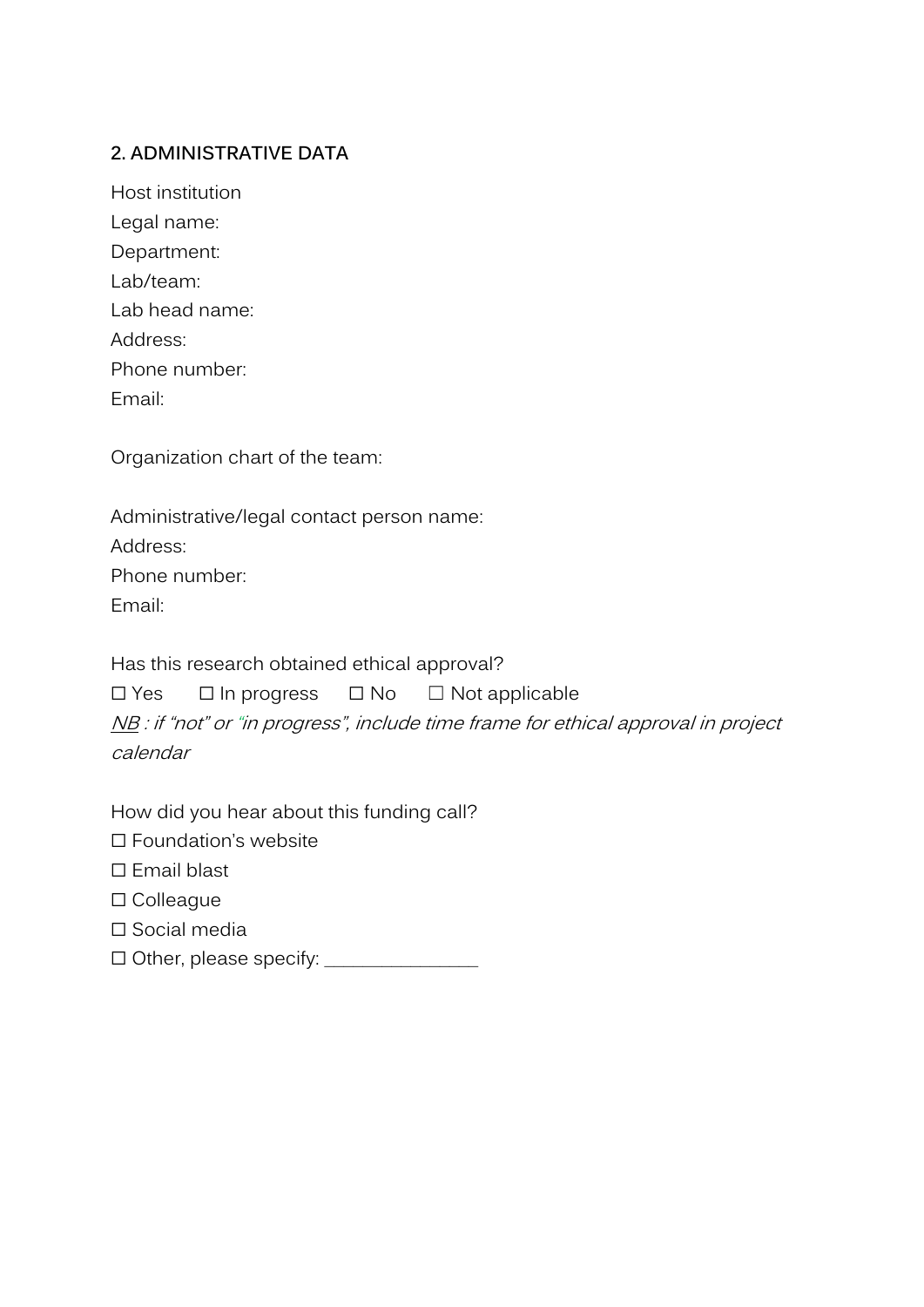## **3. PROJECT APPLICANT AND TEAM**

| Project coordinator |
|---------------------|
| First name:         |
| l ast name:         |
| Position/title:     |
| Address:            |
| Phone number:       |
| Fmail:              |
| Webpage:            |
| ORCID ID:           |

List of 10 major publications within the past 5 years:

Short CV (2 pages max, font 11)

Team dedicated to the project:

| Name | Position | Role in the project | Involvement |
|------|----------|---------------------|-------------|
|      |          |                     | (% FTE)     |
|      |          |                     |             |
|      |          |                     |             |
|      |          |                     |             |
|      |          |                     |             |

Please write a short narrative about the expertise of the team and who is doing what.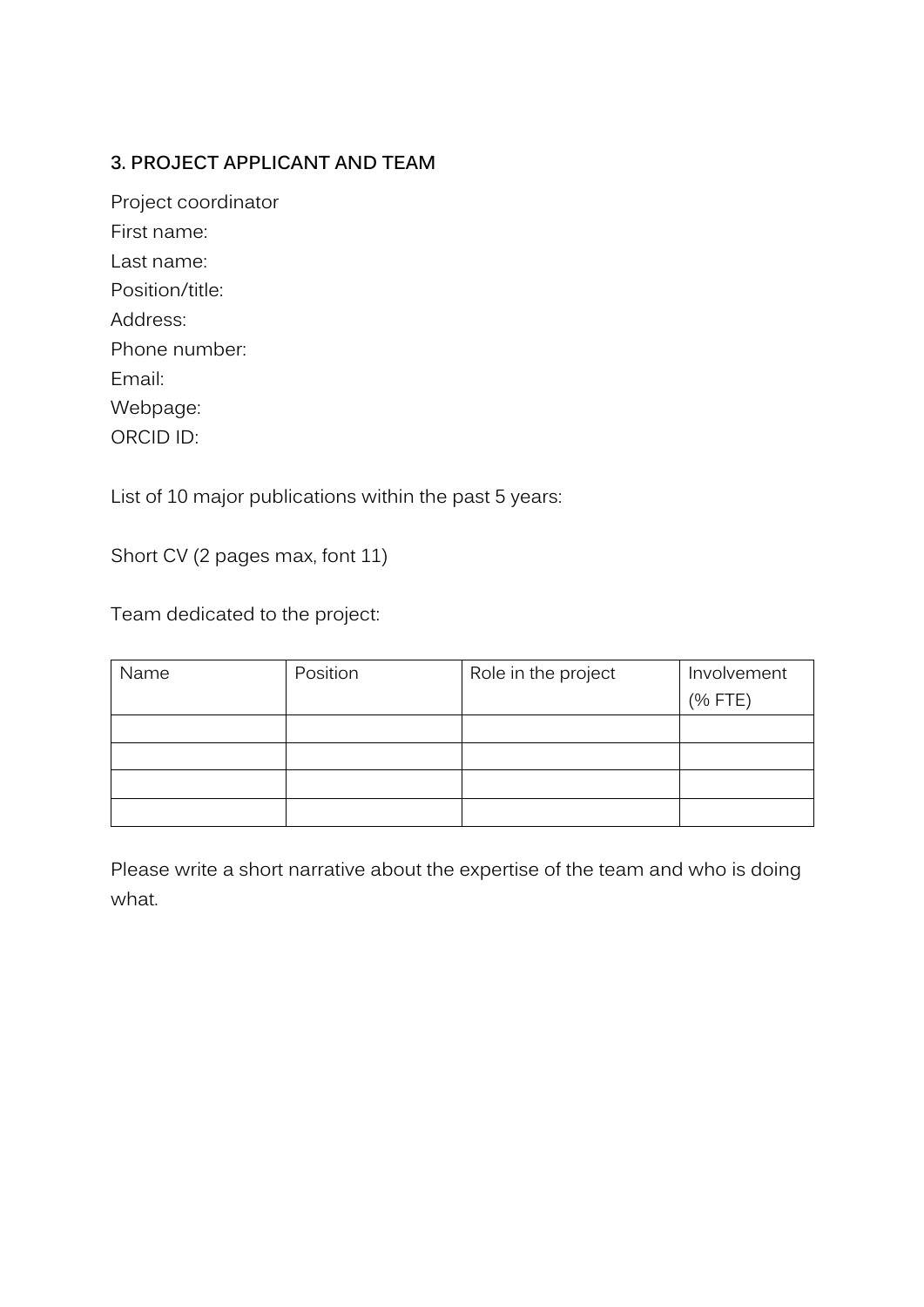## **4. PARTNER TEAM** (if any; repeat if several partner teams)

Partner team coordinator First name: Last name: Position/title: Address: Phone number: Email: Webpage: ORCID ID:

List of 10 major publications within the past 5 years:

Short CV (2 pages max, font 11)

Team dedicated to the project:

| Name | Position | Role in the project | Involvement |
|------|----------|---------------------|-------------|
|      |          |                     | (% FTE)     |
|      |          |                     |             |
|      |          |                     |             |
|      |          |                     |             |
|      |          |                     |             |

#### **5. SCIENTIFIC PROPOSAL**

**Structure** Background and state-of-the-art Preliminary data (10 lines) Project objectives Originality and innovation Methodology NB : Lay out design of the study: describe design with proper details, Inclusion/exclusion criteria for cases and controls, sample size…